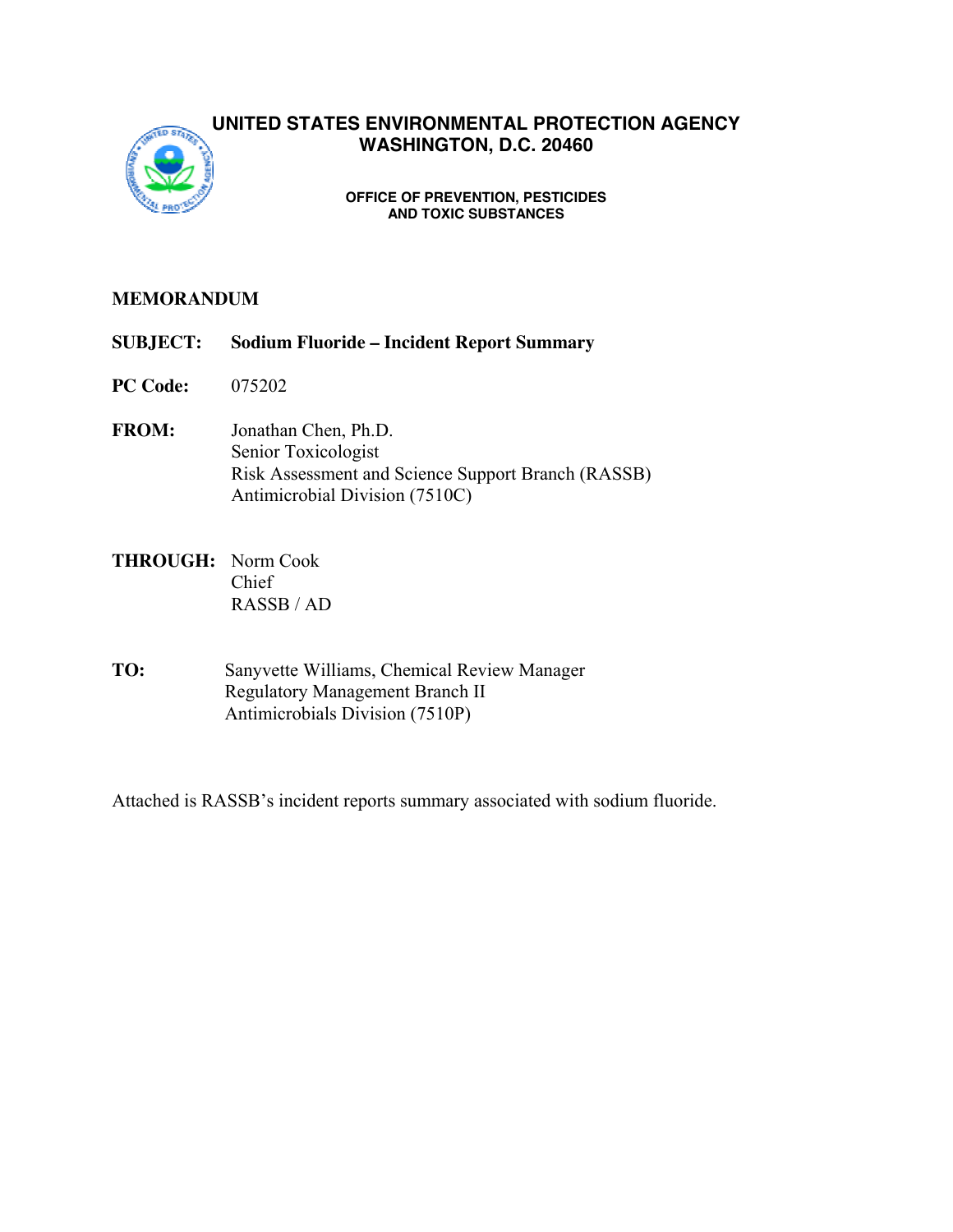## **INCIDENT REPORTS ASSOCIATED WITH**

Sodium Fluoride

(PC CODE: 075202)

August 3, 2007

U.S. Environmental Protection Agency Office of Pesticide Programs Antimicrobials Division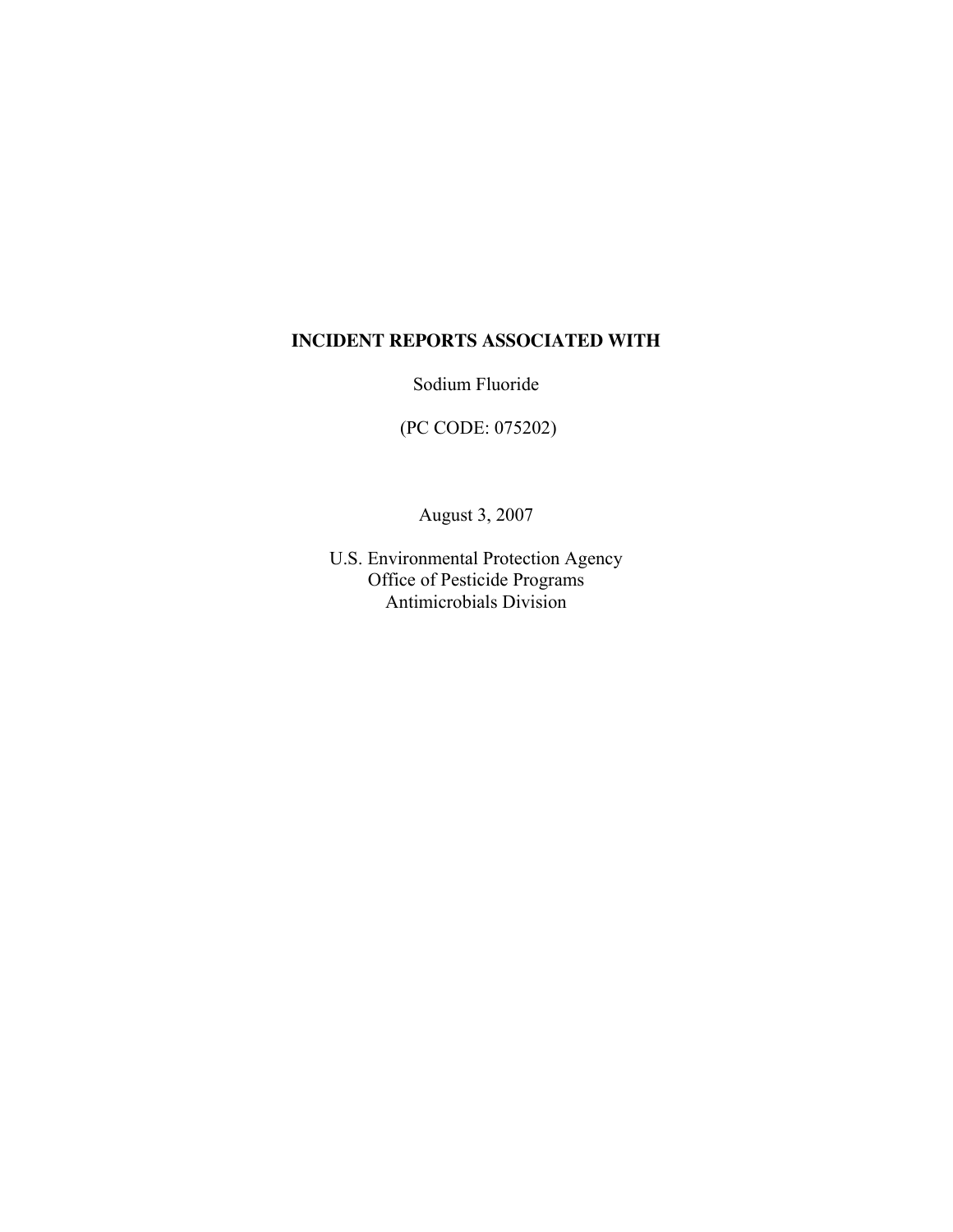# **TABLE OF CONTENTS**

| 0.0        |                                                                                 |  |
|------------|---------------------------------------------------------------------------------|--|
| 1.0        |                                                                                 |  |
|            |                                                                                 |  |
| 1.2        |                                                                                 |  |
| 1.4        |                                                                                 |  |
| 1.5        | INCIDENT REPORTS / EPIDEMIOLOGICAL STUDIES PUBLISHED IN SCIENTIFIC LITERATURE 3 |  |
|            |                                                                                 |  |
|            |                                                                                 |  |
| 2.0        |                                                                                 |  |
|            |                                                                                 |  |
| <b>3.0</b> |                                                                                 |  |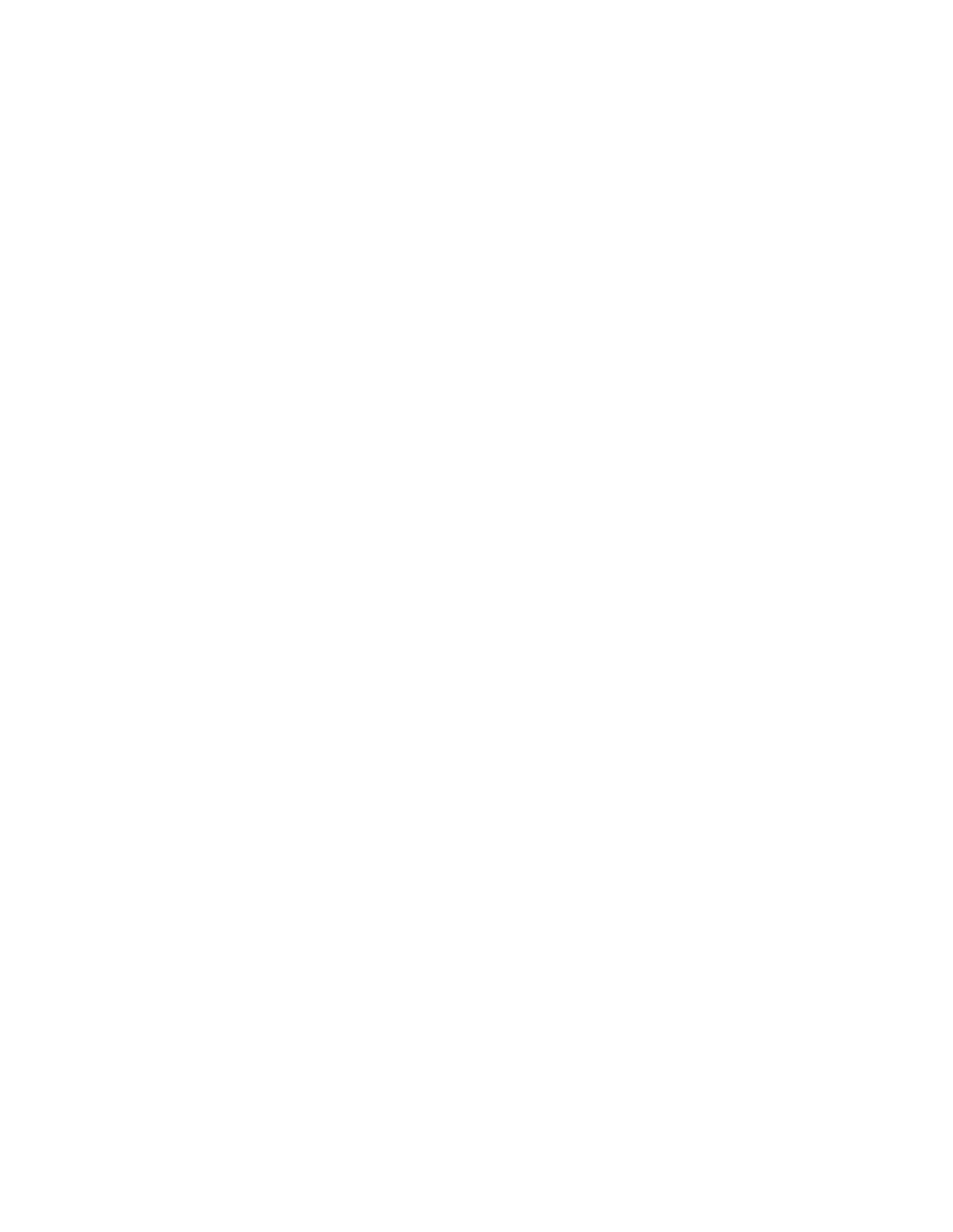### **0.0 INTRODUCTION**

The purpose of this chapter is to review the evidence of health effects in humans resulting from exposure to sodium Fluoride.

Two approaches are used in this section:

- 1. The potential health effects of sodium fluoride in humans, reported as incident reports from different sources, are summarized.
- 2. A literature search of chronic health effects associated with sodium fluoride exposure, including results of epidemiological studies, is summarized.

## **1.0 INCIDENT REPORT DATA ASSOCIATED WITH HEALTH EFFECTS**

The following databases have been consulted for incident data:

**OPP Incident Data System (IDS)** - The Incident Data System of The Office of Pesticide Programs (OPP) of the Environmental Protection Agency (EPA) contains reports of incidents from various sources, including registrants, other federal and state health and environmental agencies and individual consumers, submitted to OPP since 1992. Reports submitted to the Incident Data System represent anecdotal reports or allegations only, unless otherwise stated. Typically no conclusions can be drawn implicating the pesticide as a cause of any of the reported health effects. Nevertheless, sometimes with enough cases and/or enough documentation risk mitigation measures may be suggested.

**Poison Control Centers** - as the result of a data purchase by EPA, OPP received Poison Control Center data covering the years 1993 through 2003 for all pesticides. Most of the national Poison Control Centers (PCCs) participate in a national data collection system, the Toxic Exposure Surveillance System, which obtains data from about 65-70 centers at hospitals and universities. PCCs provide telephone consultation for individuals and health care providers on suspected poisonings involving drugs, household products, pesticides, etc.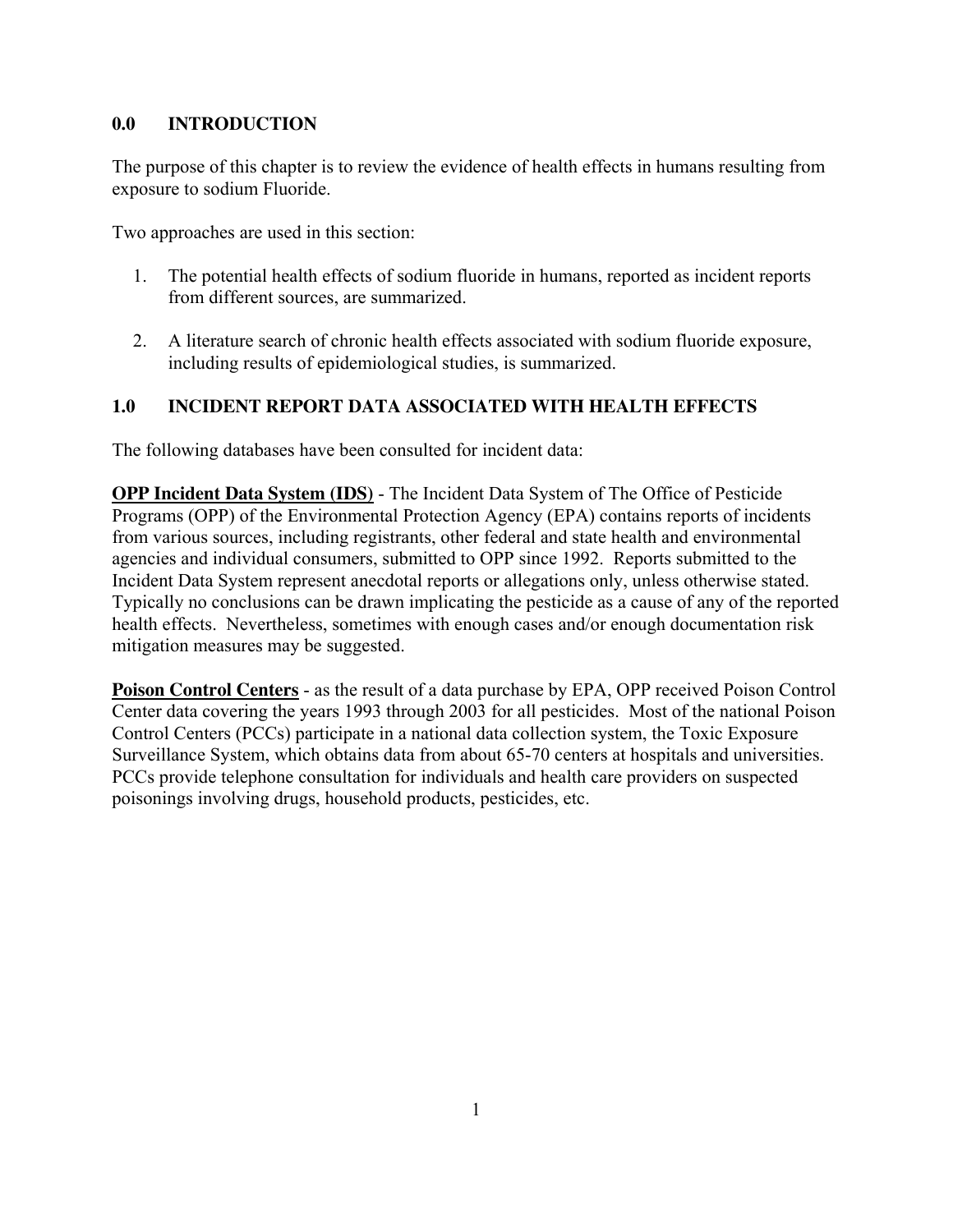**California Department of Pesticide Regulation** - California has collected uniform data on suspected pesticide poisonings since 1982. Physicians are required, by statute, to report to their local health officer all occurrences of illness suspected of being related to exposure to pesticides. The majority of the incidents involve workers. Information on exposure (worker activity), type of illness (systemic, eye, skin, eye/skin and respiratory), likelihood of a causal relationship, and number of days off work and in the hospital are provided.

**National Pesticide Telecommunications Network (NPTN)** - NPTN is a toll-free information service supported by OPP. A ranking of the top 200 active ingredients for which telephone calls were received during calendar years 1984-1991, inclusive, has been prepared. The total number of calls was tabulated for the categories of human incidents, animal incidents, calls for information, and others.

## **1.1 OPP's Incident Data System (IDS)**

There is no incident has been reported in the OPP incident data system is specific associated with sodium fluoride exposure.

## **1.2 Poison Control Center (1993 – 2003)**

There are 5 incidents been reported in the American Association of Poison Control Centers Toxic Exposure Surveillance System (TESS) between 1993-2003.

Between 1993-1998, two cases involved oral exposure are reported. The patients exhibited symptoms as a result of the exposure which are consider have moderate effects and were not lifethreatening and the patients have returned to a pre-exposure state of well-being with no residual disability or disfigurement. The reported symptoms including blurred visions, and chest and abdominal pain.

Between 1999-2003, three cases (two involved oral exposure and one involved aerosol inhalation exposure) are reported. All the three cases are classified as minor effects as the result of the exposure and the symptoms resolve rapidly and returned to a pre-exposure state of well being and have no residual disability or disfigurement. For oral exposure, vomiting is the primary reported symptom. For inhalation exposure, nausea and headache are the primary reported symptoms.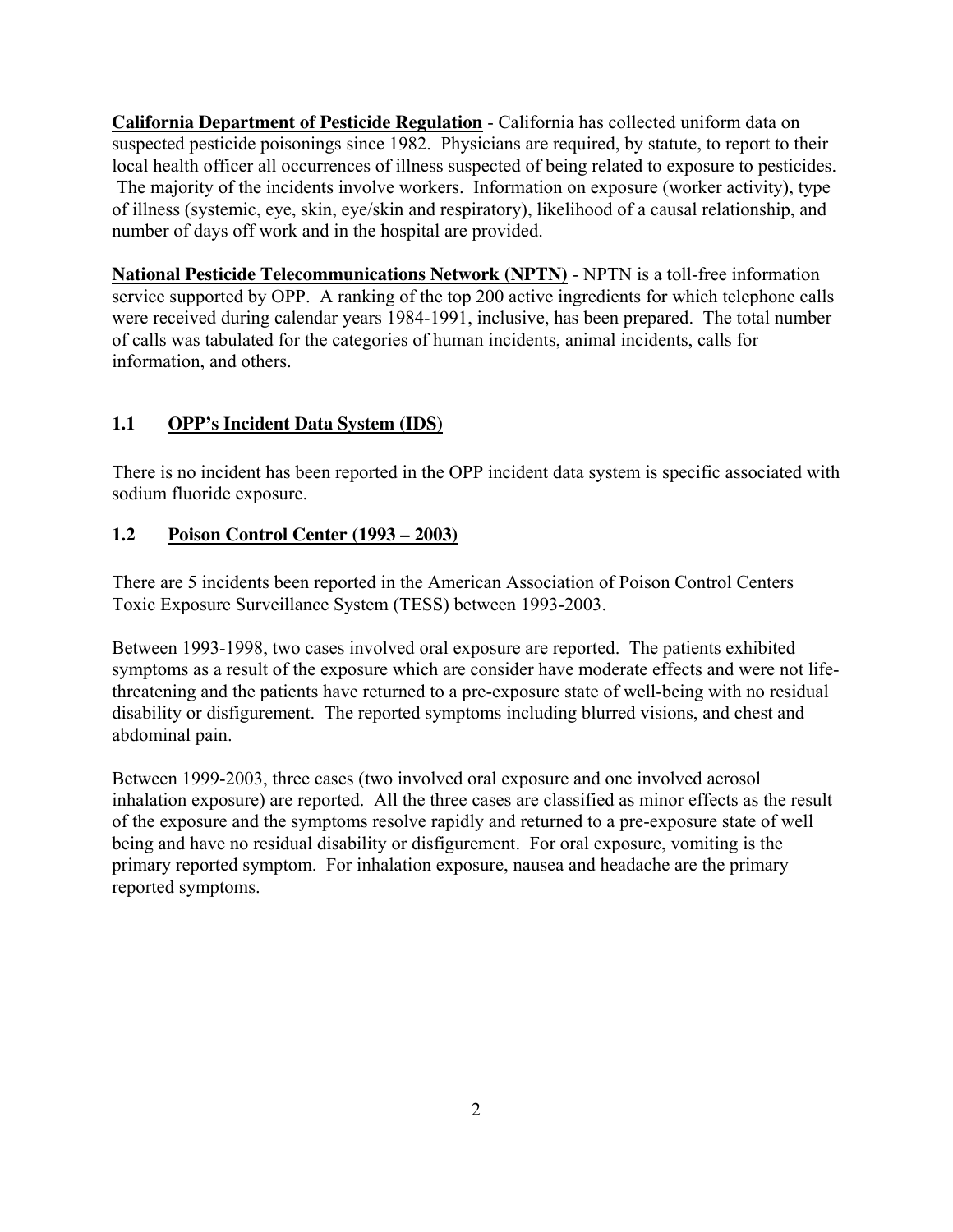#### **1.3 California Data - 1982 through 2003**

There is one sodium fluoride involved incident reported. A worker applies a wood preservative to the base of a telephone pole and got some on his cheek. While wiping it off with his sleeve, he rubbed it into his left eye. He flushed the eye with a portable kit. The reported symptoms include pain, burning sensation, and marked conjunctival infection in the left eye. However, creosote and potassium dichromate may also be involved in this incident.

### **1.4 National Pesticide Telecommunications Network (NPTN)**

There is no incident reported in the NPTN database related to sodium fluoride exposure.

#### **1.5 Incident Reports / Epidemiological Studies Published in Scientific Literature**

There are some concerns associated with sodium fluoride exposure reported in the public literature.

## **1.5.1 Acute Effects**

Direct contact with fluoride can result in tissue damage. At high concentrations, fluoride can cause irritation and damage to the respiratory tract, stomach, and skin following inhalation, oral, and dermal exposure, respectively (ATSDR, 2003). Dermal irritation and contact urticaria have been reported from dermal contact of sodium fluoride (Camarasa et al., 1993).

There are incidences associated with sodium fluoride through acute oral ingestion (Abukurah et al. 1972; Hayes, 1975; Eichler et al., 1982). As summarized by Dreisbach (1987), through oral exposure, soluble fluoride salts may cause salivation, nausea and vomiting, diarrhea, and abdominal pain. Later, weakness, tremors, shallow respiration, carpopedal spasm, and convulsions occur. Death is by respiratory paralysis. If death does not occur immediately, jaundice and oliguria may appear. Experience with oral fluoride supplements used to prevent tooth decay has been reassuring; no adverse effects occur unless enormous amounts are ingested. A variety of metabolic disorders may occur, including hypocalcemia, hypomagnesemia, metabolic and/or respiratory acidosis and sometimes hyperkalemia, may also occur in acute fluoride poisoning (Gosselin, et al., 1984).

Cardiac effects have been reported associated with acute sodium fluoride through oral, dermal, and/or inhalation exposure routes. Approximately 2 hours after ingestion of 120 g of roach powder (97% sodium fluoride) in an unsuccessful suicide attempt, a 25-year-old male had severe toxic reactions that included tetany, multiple episodes of ventricular fibrillation, and esophageal stricture (Abukurah et al. 1972). Within 14 hours following exposure, the patient experienced 63 episodes of ventricular fibrillation. For example, a plasma fluoride level of  $2,000 \mu g/L$  was reported in a case of severe oral poisoning with 53 g fluoride as sodium fluoride (Abukurah et al. 1972). The noticed cardiac symptoms may be associated with the metabolic disorder resulted from acute fluoride exposure.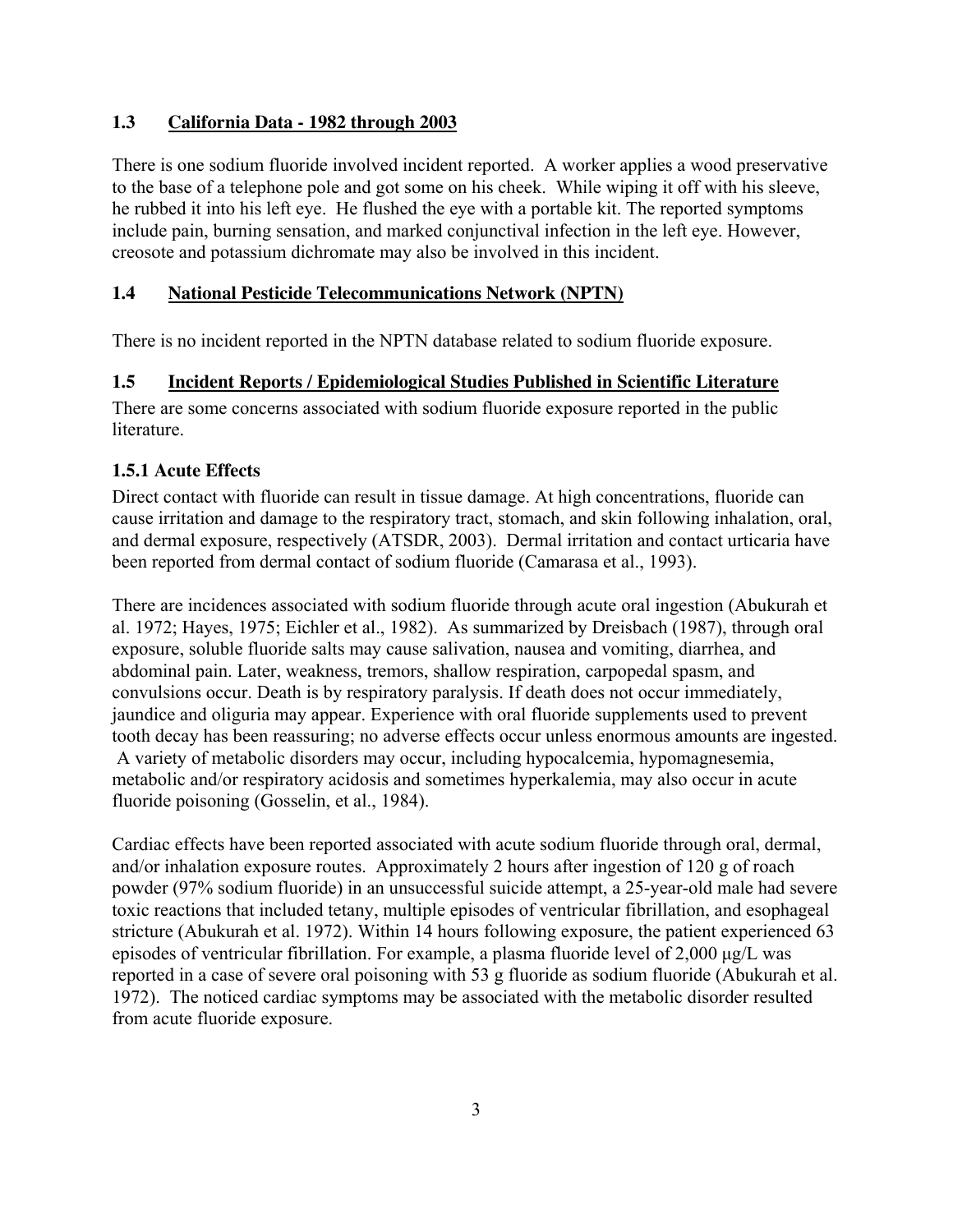#### **1.5.2 Chronic Effects**

Fluoride intake has been shown to decrease the prevalence of dental caries. However, the primary concerns associated with chronic exposure to high level of fluoride, especially through oral route, can cause dental fluorosis and can result in an increased prevalence of bone fractures in the elderly or skeletal fluorosis (ATSDR, 2003).

Numerous epidemiological studies have examined the issue of a connection between fluoridated water with heart disease. There are studies show there were no significant differences between areas with different fluoride levels in mortality due to coronary disease, angina, and other heart disease (Leone et al. 1954; Heasman and Martin 1962). Although there is a study show a positive relationship between heart disease and water fluoridation (Hagan et al. 1954), this study was criticized for the sampling population was not properly age adjusted (Jansen and Thomson, 1974). There are other studies have suggested fluoridation can decrease the incidence of cardiovascular disease (Bernstein et al. 1966; Luoma 1980; and Taves, 1978).

Numerous epidemiological studies have examined the issue of a connection between fluoridated water and cancer. Most studies have not found significant increases in cancer mortality (Erickson 1978; Hoover et al. 1976; Rogot et al. 1978; Taves 1977) or site-specific cancer incidence (Freni and Gaylor 1992; Gelberg et al. 1995; Hoover et al. 1976; Mahoney et al. 1991; McGuire et al. 1991). However, a couple of studies have reported significant fluoridation-related increases in cancer mortality**.** In order to address the cancer concern, the National Toxicology Program (NTP) conducted two chronic oral bioassays of fluoride administered as sodium fluoride (0, 25, 100, or175 ppm) in drinking water for 103 weeks, using F344/N rats and B6C3F1 mice (NTP, 1990). The estimated total fluoride intake (including fluoride in both water and diet) of control, low-, medium-, and high-dose male rats as 0.2, 0.8, 2.5, and 4.1 mg/kg/day, respectively. Similarly, the high doses for female rats, male mice, and female mice were 4.5, 8.1, and 9.1 mg/kg/day, respectively. The study found osteosarcomas in the bone of 1/50 male rats in the mid-dose group and 3/80 of the high dose male rats. An additional high-dose male had an extra skeletal osteosarcoma in subcutaneous tissue. Osteosarcomas were observed in one low-dose male mouse, one low-dose female mouse, and one control female mouse. There was also one osteoma in a control female mouse. No osteosarcomas were observed at mid- or high-dose levels in female rats or male or female mice.

In 1996, the EPA's Office of Prevention, Pesticides, and Toxic Substances classified sodium aluminofluoride (cryolite) as a "Group D" carcinogen (not classifiable as to carcinogenicity), citing the National Toxicology Program's carcinogenicity study of sodium fluoride (NTP, 1990). More recently, the National Acedemy of Sciences (NAS, 2006) at the request of the EPA, conducted a review of the toxicologic, epidemiologic, and clinical data on fluoride since the 1993 NAS report. With respect to carcinogenicity, the 2006 NAS report concluded that " on the basis of the committee's collective consideration of data from humans, genotoxicity assays, and studies of mechanism of action in cell systems…the evidence on the potential of fluoride to initiate or promote cancers, particularly of the bone, is tentative and mixed." This recent conclusion is consistent with the past conclusion of OPPTS regarding carcinogenic potential of fluoride.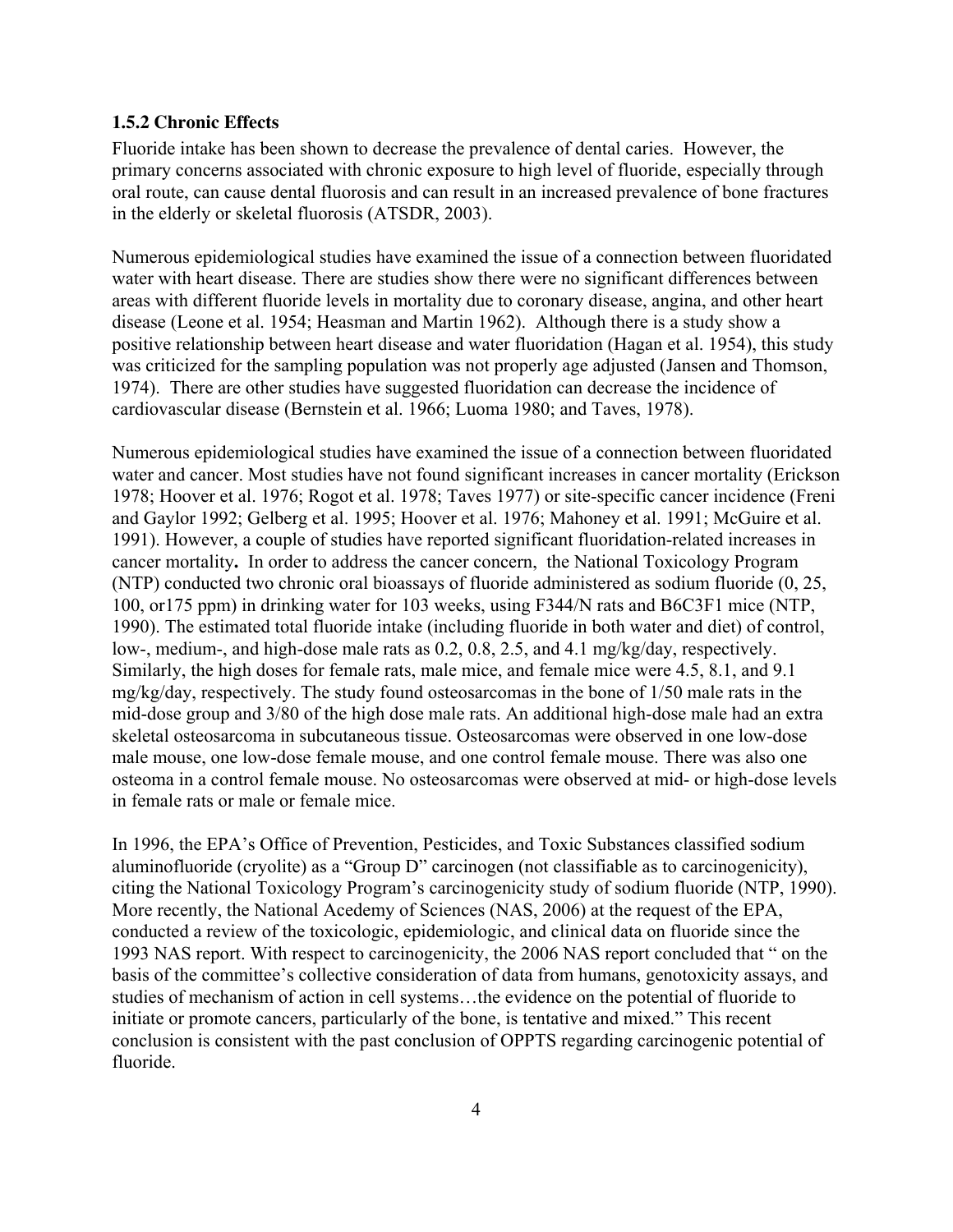## **2.0 CONCLUSIONS**

There are only limited acute incidences associated with sodium fluoride used in wood preservatives. All the symptoms are classified as either minor or moderate. Historically, there are some fatal incidences associated with oral exposure to sodium fluoride, it happened at much higher concentration.

For chronic exposure, fluoride intake has been shown to decrease the prevalence of dental caries. At high level of fluoride, especially through oral route, can cause dental fluorosis and can result in an increased prevalence of bone fractures in the elderly or skeletal fluorosis (ATSDR, 2003). In 1996, the EPA's Office of Prevention, Pesticides, and Toxic Substances classified sodium aluminofluoride (cryolite) as a "Group D" carcinogen (not classifiable as to carcinogenicity).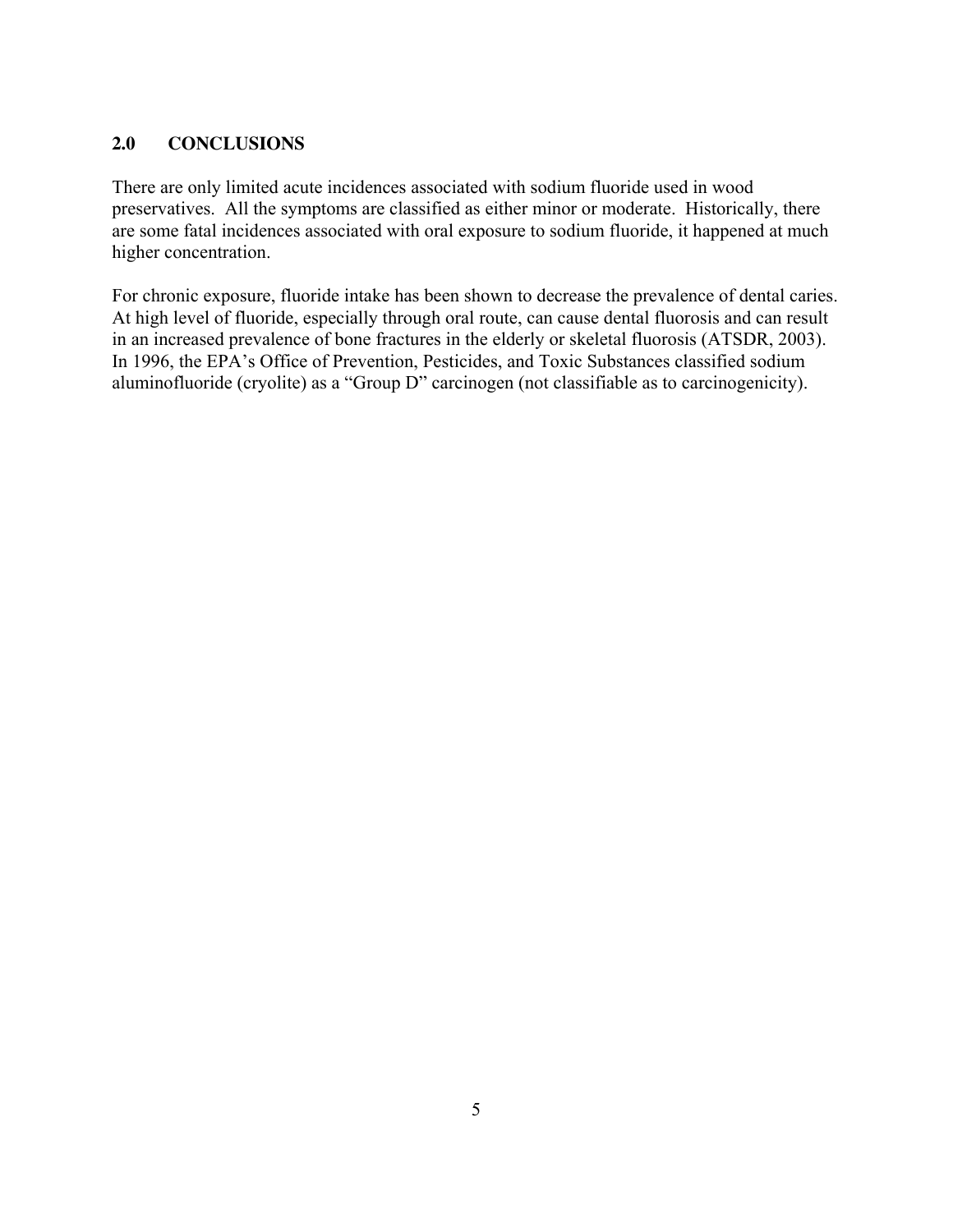#### **3.0 REFERENCES**

- Abukurah AR, Moser AM Jr, Baird CL, et al. 1972. Acute sodium fluoride poisoning. JAMA 222:816- 817.
- Agency for Toxic Substances and Disease Registry (ATSDR) , 2003. Toxicological Profile for Fluoride, Hydrogen Fluoride, and Fluorine. U.S. Dept. of Health and Human Services. Public Health Service
- Bernstein DS, Sadowsky N, Hegsted DM, et al. 1966. Prevalence of osteoporosis in high- and lowfluoride areas in North Dakota. JAMA 198(5):85-90.
- Camarasa JG, Serra-Baldrich E, Lluch M, et al. 1993. Contact urticaria from sodium fluoride. Contact Dermatitis 28(5):294.
- Dreisbach, R.H. 1987. Handbook of Poisoning. 12th ed. Norwalk, CT: Appleton and Lange, , p. 217 Cited in Hazardous Substances Data Bank (HSDB) 2007-06-04 Update
- Erickson JD. 1978. Mortality in selected cities with fluoridated and non-fluoridated water supplies. N. Eng J Med 298:1112-1116.
- Freni SC, Gaylor DW. 1992. International trends in the incidence of bone cancer are not related to drinking water fluoridation. Cancer 70(3):611-618.
- Gelberg KH, Fitzgerald EF, Hwang S-A, et al. 1995. Fluoride exposure and childhood osteosarcoma: A case-control study. Am J Pub Health 85(12):1678-1680.
- Gosselin RE, Smith RP, Hodge HC. 1984. Clinical toxicology of commercial products. 5th ed. Baltimore, MD: Williams & Wilkens, 112, 185-193.
- Hagan TL, Pasternack M, Scholz GC. 1954. Waterborne fluorides and mortality. Public Health Rep. 69:450-454.
- Hayes WJ Jr. 1975. Ingestion of sodium fluoride as roach powder caused 47 deaths in 260 cases in U.S.A. In: Toxicology of pesticides. Baltimore, MD: Williams  $\&$  Wilkins, 323.
- Heasman MA, Martin AE. 1962. Mortality in areas containing natural fluoride in their water supplies. Mon Bull Minist Health Public Health Lab Serv 21:150-173. Hoover et al. 1976
- Hoover RN, McKay FW, Fraumeni JF Jr. 1976. Fluoridated drinking water and the occurrence of cancer. J Natl Cancer Inst 57(4):757-768.

Jansen I, Thomson HM. 1974. Heart deaths and fluoridation. Fluoride 7:52-57.